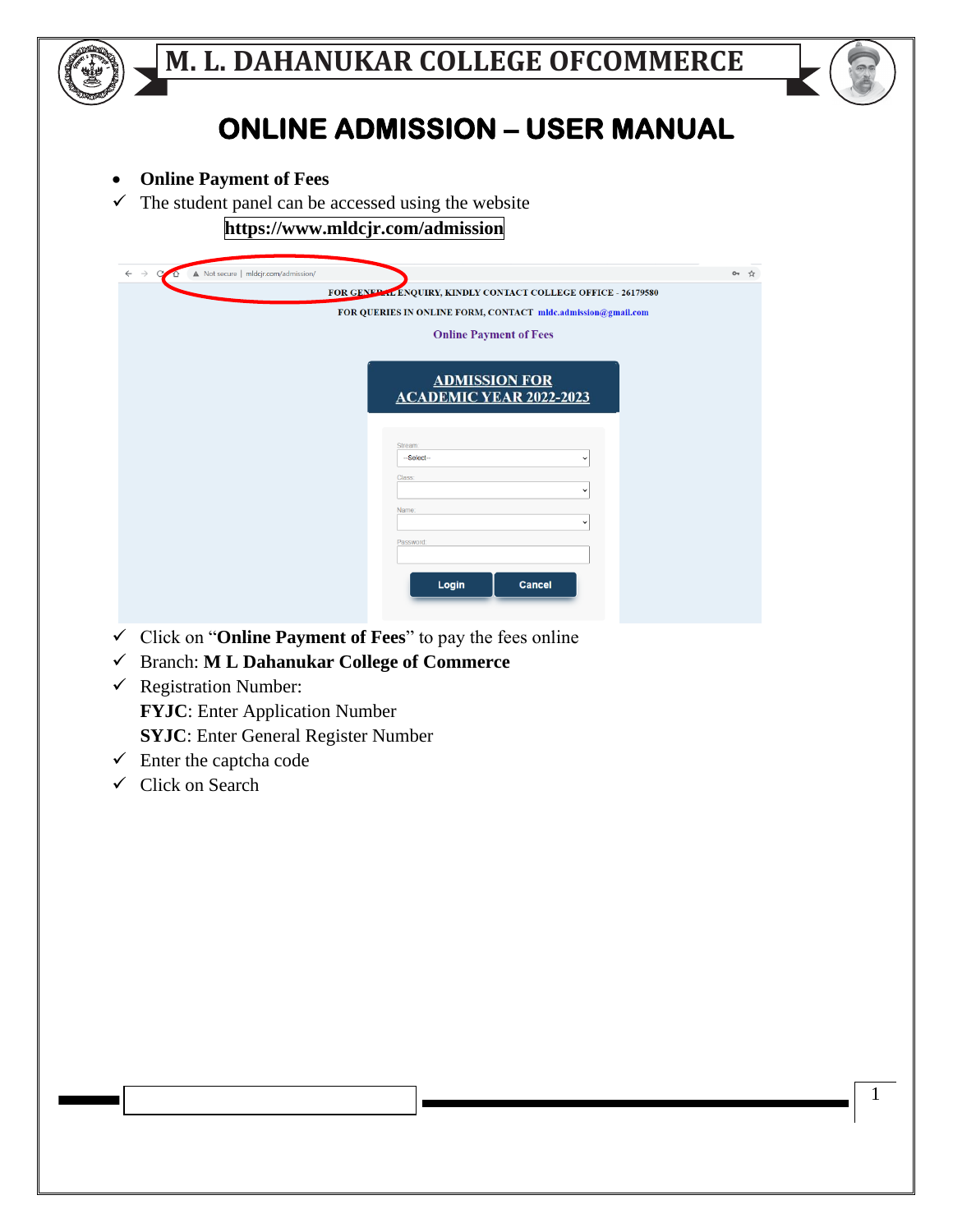

| <b>Select Institute</b>                         |              |
|-------------------------------------------------|--------------|
| M L Dahanukar College Of Commerce And Economics |              |
| <b>Select Branch</b>                            |              |
| M L Dahanukar College Of Commerce               | $\checkmark$ |
| Refresh                                         |              |
| Enter above text                                |              |
|                                                 |              |
|                                                 |              |

- $\checkmark$  Enter your Mobile Number and personal Email Address
- $\checkmark$  Select the check box to the left of Fees Breakup
- $\checkmark$  Click on Continue and Pay
- $\checkmark$  Download the receipt after payment of fees

| Talekar            |                                                                  |                                  |                                                 |          |                           |
|--------------------|------------------------------------------------------------------|----------------------------------|-------------------------------------------------|----------|---------------------------|
|                    |                                                                  |                                  |                                                 |          |                           |
|                    |                                                                  |                                  |                                                 |          |                           |
|                    |                                                                  |                                  |                                                 |          |                           |
|                    |                                                                  |                                  |                                                 |          |                           |
|                    |                                                                  |                                  |                                                 |          |                           |
|                    |                                                                  |                                  |                                                 |          |                           |
|                    |                                                                  |                                  |                                                 |          |                           |
|                    |                                                                  |                                  |                                                 |          |                           |
|                    |                                                                  |                                  |                                                 |          |                           |
| <b>Description</b> | <b>Student Name</b>                                              | <b>Duration</b>                  | Due Date                                        |          | <b>Pay Partial Amount</b> |
| College Fees       | Archana Talekar                                                  | $\sim$                           | 30/03/2022                                      | 26945.00 | 26945                     |
|                    |                                                                  |                                  |                                                 |          |                           |
|                    |                                                                  |                                  |                                                 |          |                           |
|                    |                                                                  |                                  |                                                 |          |                           |
|                    |                                                                  |                                  |                                                 |          |                           |
|                    |                                                                  |                                  |                                                 |          |                           |
|                    |                                                                  |                                  |                                                 |          |                           |
|                    |                                                                  |                                  |                                                 |          |                           |
|                    | <b>TYBScIT</b><br>111<br>Fees Breakup<br><b>Continue and Pay</b> | IL Dahanukar College Of Commerce | M L Dahanukar College Of Commerce And Economics |          | <b>Total Amount</b>       |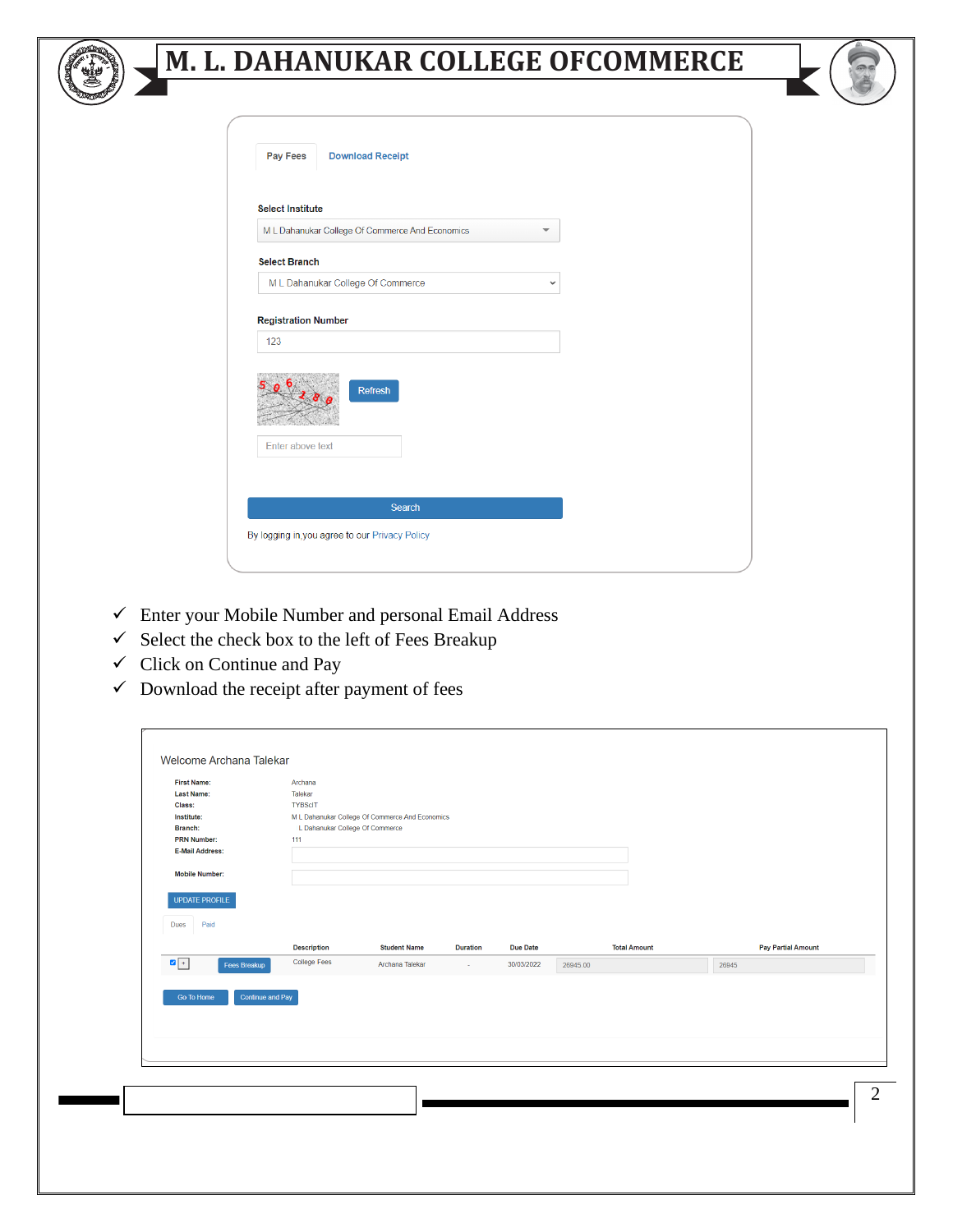

- **Download Receipt**
- $\checkmark$  Open the admission portal https://www.mldcc.com/admission
- ✓ Click on "**Online Payment of Fees**" to pay the fees online
- ✓ Go to the Download Receipt Tab
- $\checkmark$  Enter your details and click on Search to download the receipt

| <b>Search by details</b> |                                            |              | <b>Search by Qfix Reference Number</b> |  |
|--------------------------|--------------------------------------------|--------------|----------------------------------------|--|
| <b>Select Institute</b>  |                                            |              |                                        |  |
|                          | M L Dahanukar College Of Commerce And Ecor |              | <b>Qfix Reference Number</b>           |  |
| <b>Select Branch</b>     |                                            |              | Search                                 |  |
|                          | M L Dahanukar College Of Commerce          | $\checkmark$ |                                        |  |
|                          | <b>Registration Number</b>                 |              |                                        |  |
|                          |                                            |              |                                        |  |
|                          |                                            |              |                                        |  |
| Refresh                  |                                            |              |                                        |  |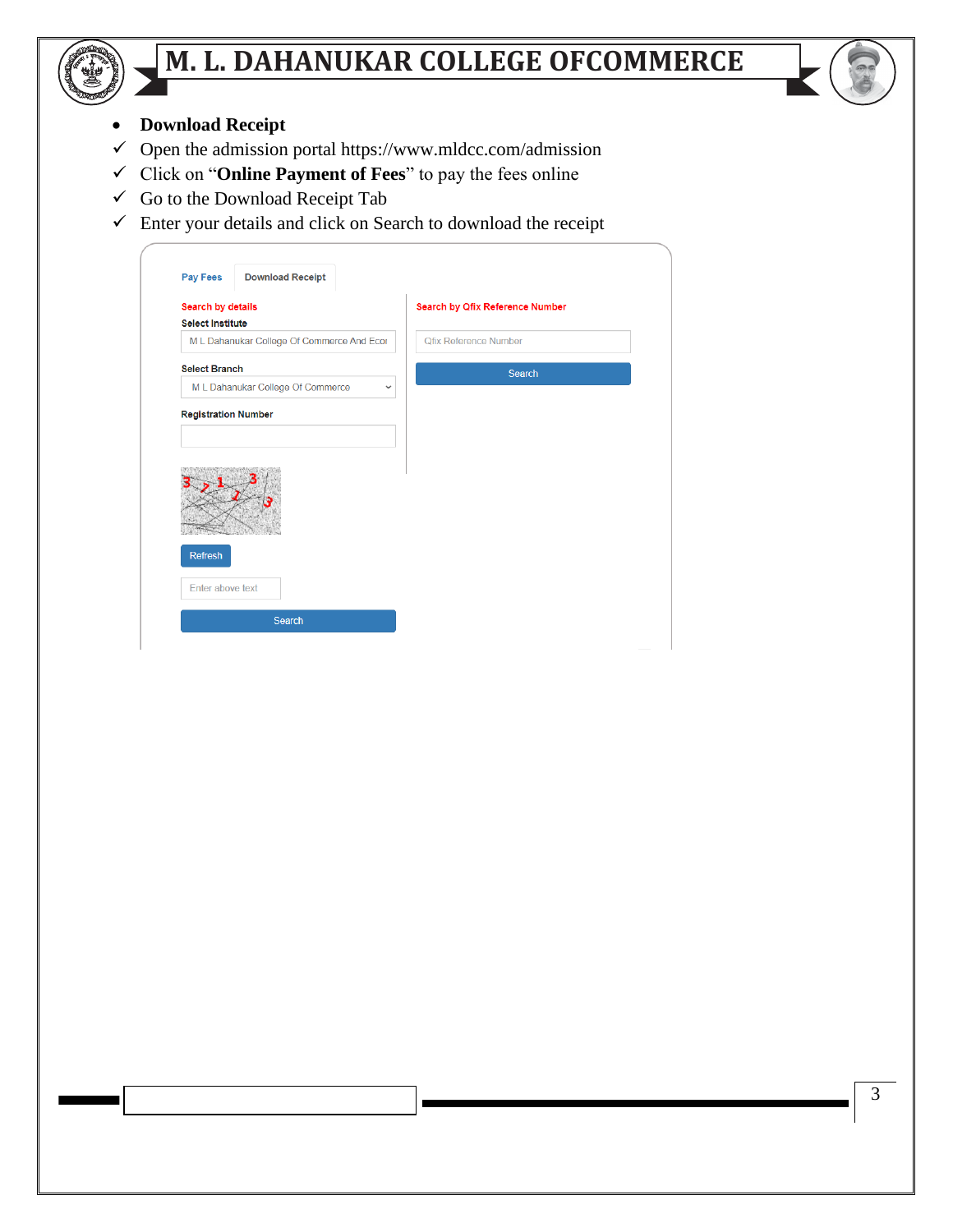

### • **Fill Admission Form**

- $\checkmark$  Open the admission portal https://www.mldcjr.com/admission
- ✓ Select the Stream →It will automatically load the classes for the Stream. **\*\***
- ✓ Select the Class →It will automatically load list of students for selected Stream and Class.**\*\***
- ✓ Select Student Name.
- $\checkmark$  Enter the password (Default password is 123456).
- $\checkmark$  The password has to be changed when Student logs in for the first time.

| <b>Change Password</b>       |               |                                              |
|------------------------------|---------------|----------------------------------------------|
|                              |               |                                              |
| Old Password:<br>            | $\rightarrow$ | 123456                                       |
| New Password:<br>            | $\rightarrow$ | Any password that you can<br>easily remember |
| Confirm Password:<br>        | →             | Same as new password                         |
| <b>Cancel</b><br><b>Save</b> |               |                                              |

- ✓ After changing the password, Student must re-login with new password.
- $\checkmark$  After logging in, Student can start filling up the admission form.
- ✓ **Kindly note the following point before filling up the form:**

| Fields marked with $\star$ are mandatory                  |  |
|-----------------------------------------------------------|--|
| Do not use the ' (apostrophe) symbol in any of the fields |  |
| KINDLY SAVE ONE SECTION AT A TIME                         |  |

- $\checkmark$  Students can change the password if required using the link at the top right corner of the form.
- $\checkmark$  Kindly ensure to logout from the System before closing the website.



**\*\****May require few seconds, depending on internet speed.*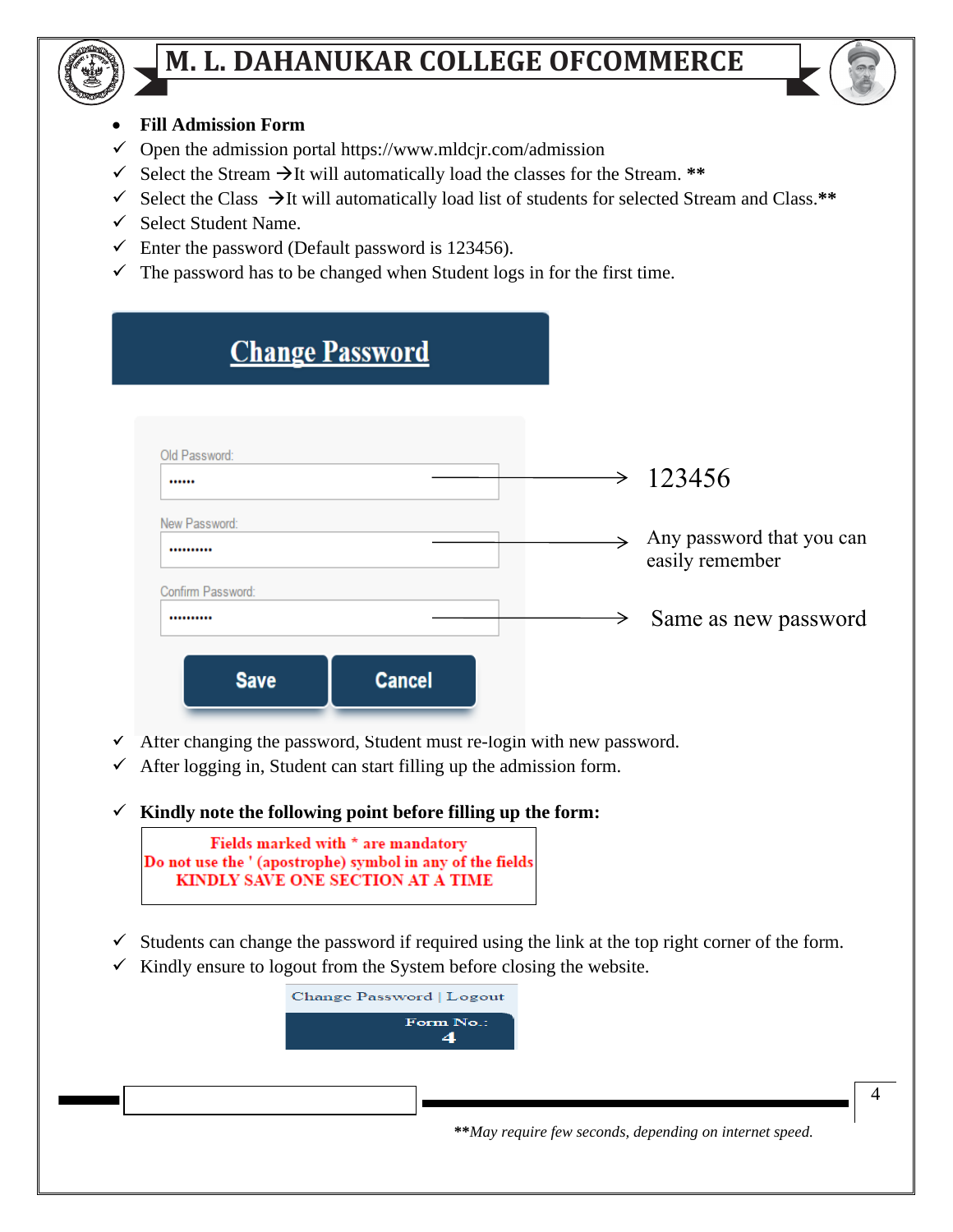

### **Save Details**

- ➢ Students can save the data filled by clicking the SAVE Button.
- ➢ To proceed with the admission procedure, after filling the complete form, click the CONFIRM Button at the end of the form.
- ➢ **Student ID**: As printed on Xth Standard Statement of Marks. (To be entered only by students seeking admission to F.Y.J.C.)

## ➢ **FEE DETAILS SECTION**

■ The amount of fees paid along with payment details must be specified.

## ➢ **PERSONAL INFORMATION SECTION**

- It is mandatory to attach recent passport size photograph and signature in jpg format. (Refer to the note at the end of the manual for converting to jpg format)
- Surname and / or Father's Name must be specified.
- All the other fields in PERSONAL INFORMATION SECTION are mandatory.
- Auto-capitalization has been enabled for text fields.
- If student does not know his / her blood group, the value "Not Known" should be selected.

## ➢ **ADDRESS FOR CORRESPONDENCE / PERMANENT ADDRESS**

- All fields are mandatory.
- Correspondence address is automatically copied to permanent address. It can be edited, if required.

## ➢ **CONTACT DETAILS**

■ At least 2 of the six contact numbers need to be specified.

## ➢ **CONSTITUITIONAL RESERVATION SECTION**

- If Category is "Open", Sub-Category should be "Not Applicable".
- If Category is "Reserved", Sub-Category should be selected.
- All fields are mandatory in this section.
- If Student has Learning Disability, type of Disability must be selected; else "Not Applicable" must be selected for Type.
- If Student is Differently-abled, type of Disability must be selected; else "Not Applicable" must be selected.
- Percentage of Disability is mandatory if student is differently-abled.
- Any type of Disability not mentioned in the list can be entered by selecting the option "Other" and entering the type of Disability in the "Other" field.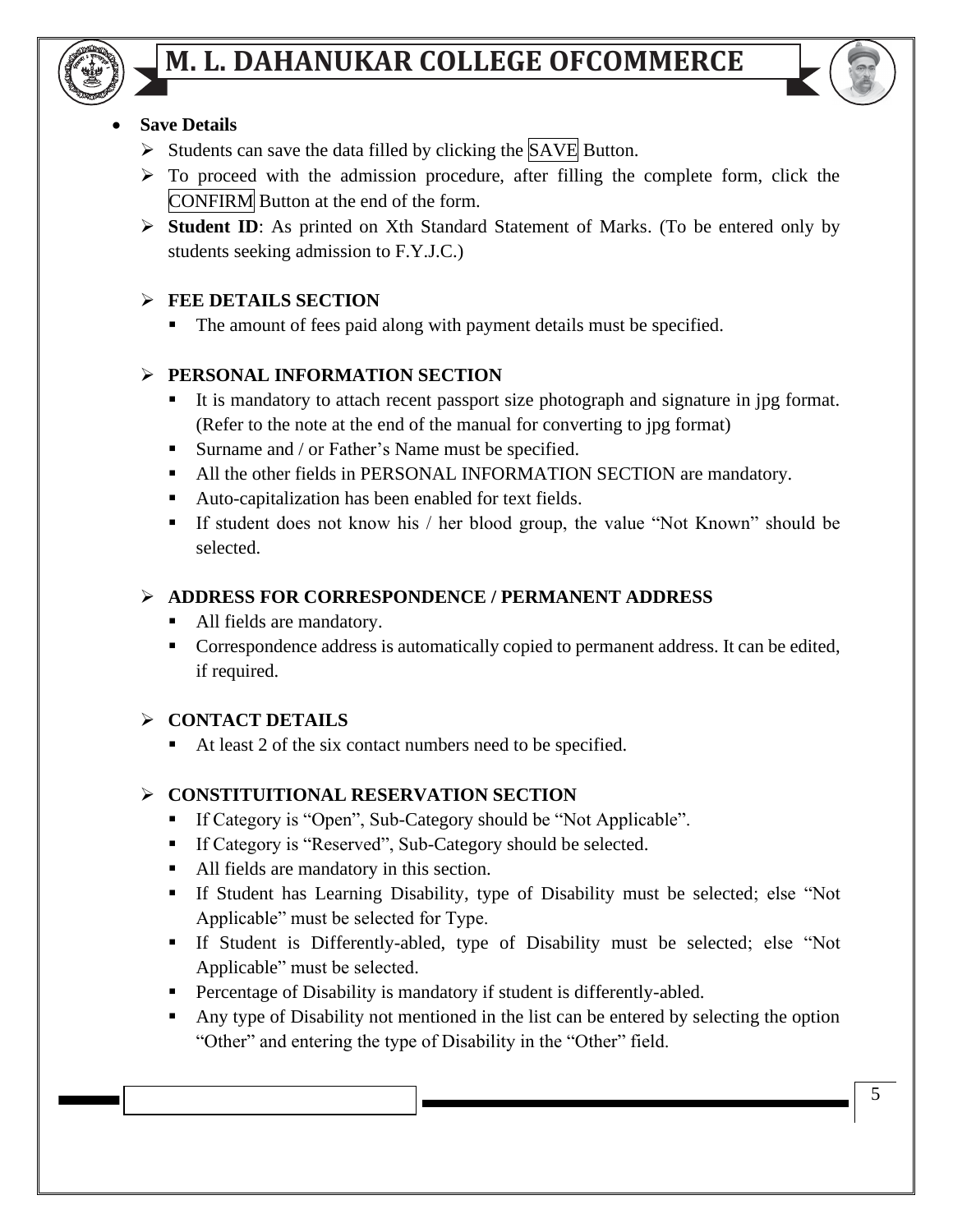



#### ➢ **EDUCATIONAL DETAILS**

- All fields are mandatory in this section.
- To specify a Board not mentioned in the list, select the option "Other" and enter the Name of the Board in the "Other" field.
- There should a gap of minimum 1 year between year of passing of Tenth and F.Y.J.C. (for students seeking admission to S.Y.J.C.)
- Students seeking admission to S.Y.J.C. have to specify the Second Language and optional subject studied in F.Y.J.C.

#### ➢ **GUARDIAN INFORMATION**

■ All fields, except Annual Income are mandatory.

#### ➢ **DECLARATION BY STUDENT**

■ All the declarations must be read (by the student) and accepted.

#### ➢ **DECLARATION BY GUARDIAN**

■ All the declarations must be read (by the guardian) and accepted.

#### • **Print Admission Form**

- $\triangleright$  After clicking the CONFIRM Button, if there are any errors, they will be displayed to the applicant. Applicant must rectify all errors before confirming the form. If the errors are ignored, data of the applicant will not be saved in the system.
- $\triangleright$  In case if student is not able to Print the form with Print Form Button, press Ctrl P to print the form.
- ➢ Student must generate fees challan.

#### **NOTE**

- 1. Once the form is confirmed, no changes can be made in the information entered in the form.
- 2. After verification of documents, the form cannot be printed again.